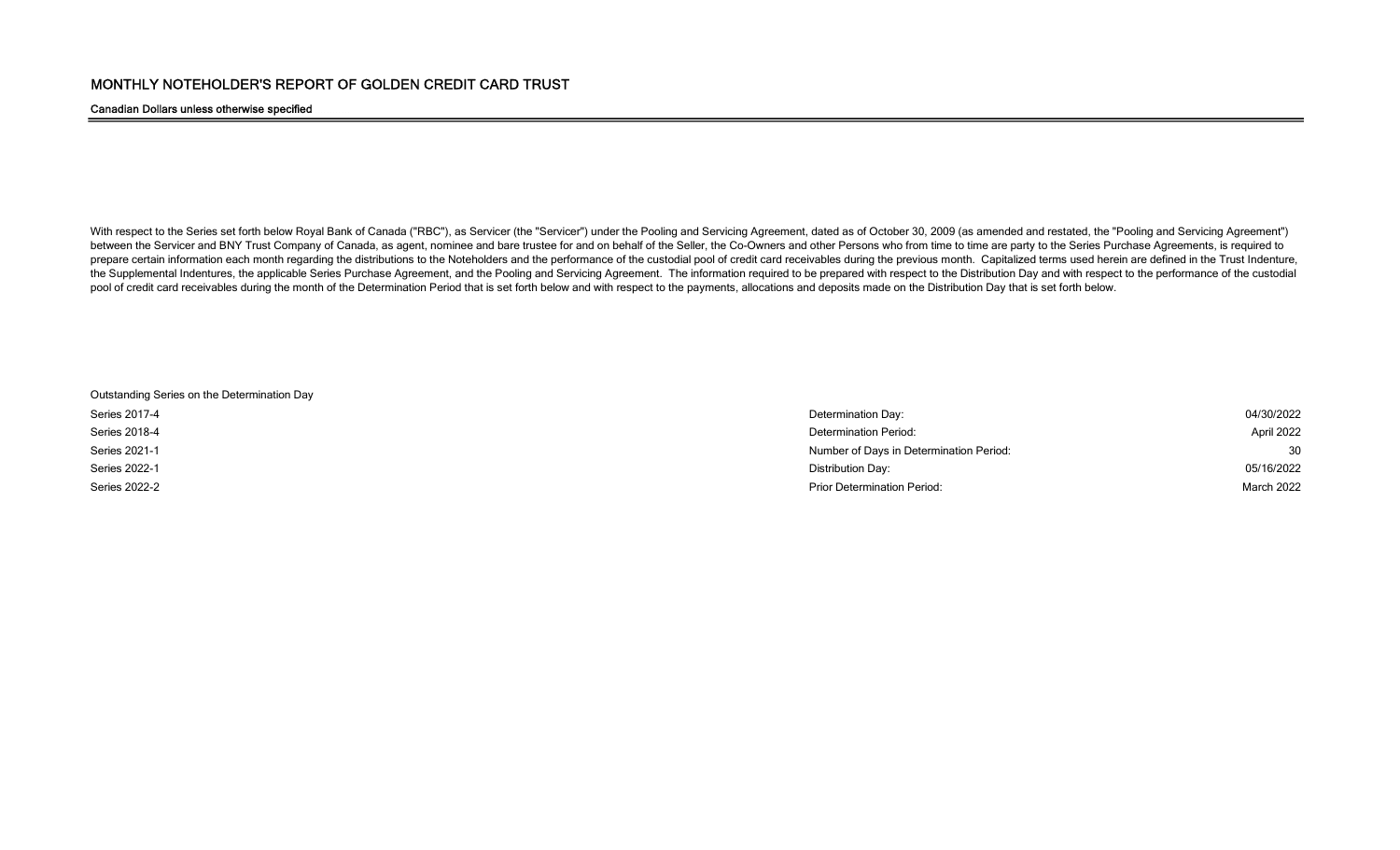Canadian Dollars unless otherwise specified

# I. DEAL PARAMETERS

|                                           | <b>Series 2017-4</b> | <b>Series 2018-4</b> | <b>Series 2021-1</b> | <b>Series 2022-1</b> | <b>Series 2022-2</b> |
|-------------------------------------------|----------------------|----------------------|----------------------|----------------------|----------------------|
| Initial Note Balance in Original Currency |                      |                      |                      |                      |                      |
| Class A                                   | US\$525,000,000.00   | US\$600,000,000.00   | US\$1,000,000,000.00 | US\$500.000.000.00   | US\$450,000,000.00   |
| Class B                                   | \$31,988,503.00      | \$38,016,577.00      | US\$48,129,000.00    | US\$24,064,000.00    | US\$21,658,000.00    |
| Class C                                   | \$14,217,112.00      | \$16,896,257.00      | US\$21,391,000.00    | US\$10,696,000.00    | US\$9,626,000.00     |
|                                           |                      |                      |                      |                      |                      |
| % (CAD)                                   |                      |                      |                      |                      |                      |
| Class A                                   | 93.5%                | 93.5%                | 93.5%                | 93.5%                | 93.5%                |
| Class B                                   | 4.5%                 | 4.5%                 | 4.5%                 | 4.5%                 | 4.5%                 |
| Class C                                   | 2.0%                 | 2.0%                 | 2.0%                 | 2.0%                 | 2.0%                 |
|                                           |                      |                      |                      |                      |                      |
| Swap Notional if applicable               |                      |                      |                      |                      |                      |
| Class A                                   | \$664,650,000.00     | \$789,900,000.00     | \$1,260,000,000.00   | \$635,900,000.00     | \$573,480,000.00     |
| Class B                                   | \$0.00               | \$0.00               | \$60,642,540.00      | \$30,604,595.20      | \$27,600,955.20      |
| Class C                                   | \$0.00               | \$0.00               | \$26,952,660.00      | \$13,603,172.80      | \$12,267,374.40      |
|                                           |                      |                      |                      |                      |                      |
| Note Coupon rate                          |                      |                      |                      |                      |                      |
| Class A                                   | 1M Libor + 52 bps    | 3.44000%             | 1.14000%             | 1.97000%             | $SOFR + 25$ bps      |
| Class B                                   | 2.93600%             | 3.21500%             | 1.44000%             | 2.36000%             | 1.73000%             |
| Class C                                   | 3.43600%             | 3.41500%             | 1.74000%             | 2.66000%             | 2.03000%             |
| Note Coupon Payment Frequency             |                      |                      |                      |                      |                      |
| Class A                                   | Monthly              | Monthly              | Monthly              | Monthly              | Monthly              |
| Class B                                   | Semi-Annual          | Semi-Annual          | Monthly              | Monthly              | Monthly              |
|                                           | Semi-Annual          | Semi-Annual          |                      |                      |                      |
| Class C                                   |                      |                      | Monthly              | Monthly              | Monthly              |
| Swap pay rate if applicable               |                      |                      |                      |                      |                      |
| Class A                                   | 2.20000%             | 3.05000%             | 1.41200%             | 2.29000%             | 1.72000%             |
| Class B                                   | 0.00000%             | 0.00000%             | 1.71400%             | 2.66400%             | 2.06000%             |
| Class C                                   | 0.00000%             | 0.00000%             | 2.01600%             | 2.96400%             | 2.36000%             |
|                                           |                      |                      |                      |                      |                      |
| Series Issuance Date                      | 08/15/2017           | 09/17/2018           | 09/01/2021           | 02/03/2022           | 02/03/2022           |
| <b>Expected Final Payment Date</b>        | 07/15/2022           | 08/15/2023           | 08/17/2026           | 01/15/2027           | 01/16/2024           |
| Prescription Date (legal final)           | 07/15/2024           | 08/15/2025           | 08/15/2028           | 01/15/2029           | 01/15/2026           |
|                                           |                      |                      |                      |                      |                      |

## **II. NOTE PRINCIPAL**

|                                                      | <b>Series 2017-4</b> | <b>Series 2018-4</b> | <b>Series 2021-1</b> | <b>Series 2022-1</b> | <b>Series 2022-2</b> |
|------------------------------------------------------|----------------------|----------------------|----------------------|----------------------|----------------------|
| Beginning Note Principal Amount in Original Currency |                      |                      |                      |                      |                      |
| Class A                                              | US\$525.000.000.00   | US\$600.000.000.00   | US\$1,000,000,000,00 | US\$500,000,000,00   | US\$450,000,000,00   |
| Class B                                              | \$31.988.503.00      | \$38,016,577,00      | US\$48.129.000.00    | US\$24.064.000.00    | US\$21.658.000.00    |
| Class C                                              | \$14.217.112.00      | \$16,896,257,00      | US\$21.391.000.00    | US\$10.696,000.00    | US\$9.626,000.00     |
| Ending Note Principal Amount in Original Currency    |                      |                      |                      |                      |                      |
| Class A                                              | US\$525.000.000.00   | US\$600,000,000,00   | US\$1,000,000,000,00 | US\$500,000,000,00   | US\$450,000,000,00   |
| Class B                                              | \$31.988.503.00      | \$38,016,577,00      | US\$48.129.000.00    | US\$24.064.000.00    | US\$21.658.000.00    |
| Class C                                              | \$14.217.112.00      | \$16,896,257,00      | US\$21.391.000.00    | US\$10.696.000.00    | US\$9.626.000.00     |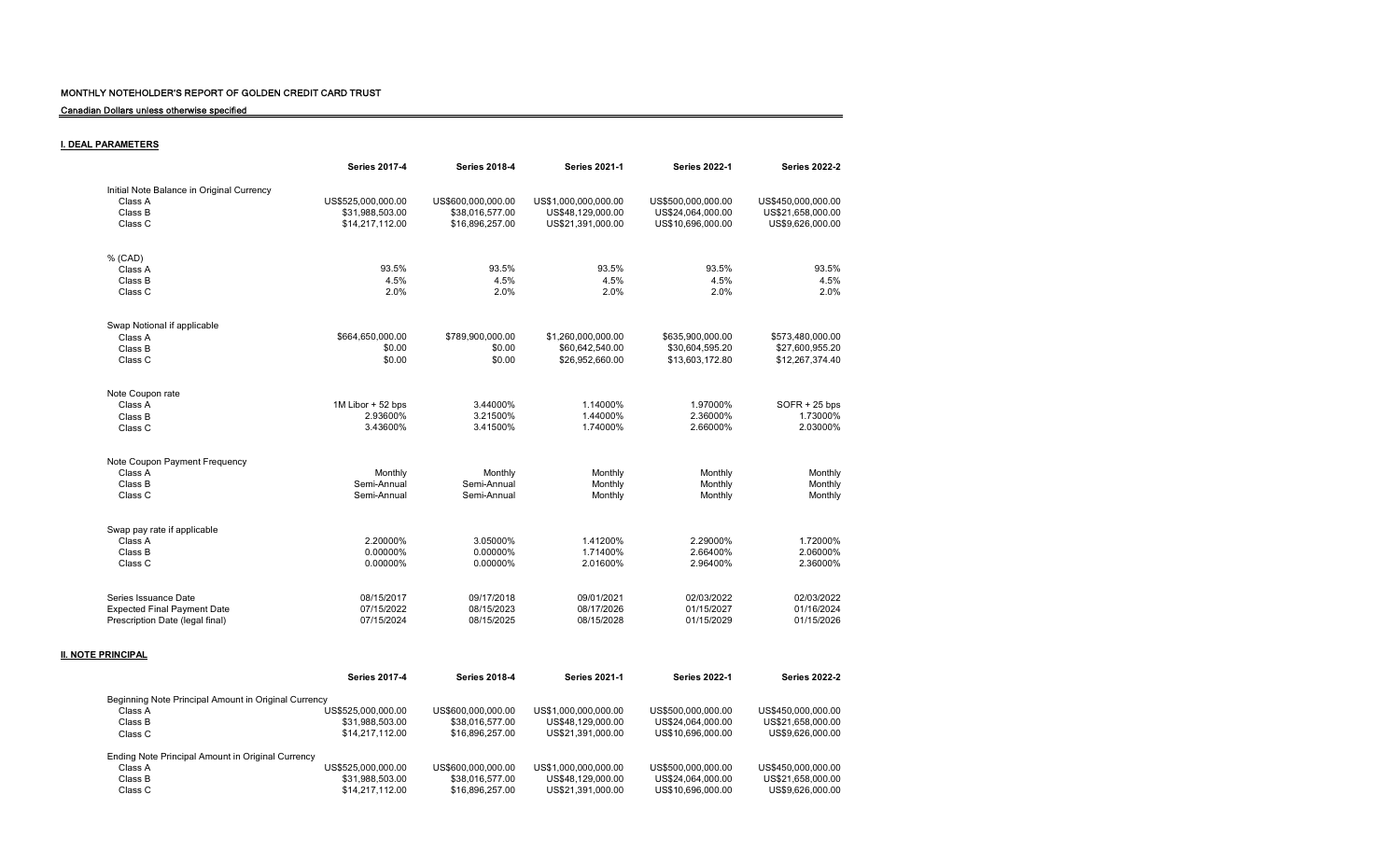### Canadian Dollars unless otherwise specified

# **III. COLLATERAL AMOUNTS AND ALLOCATION PERCENTAGES**

| <b>Series 2017-4</b> | <b>Series 2018-4</b> | <b>Series 2021-1</b> | <b>Series 2022-1</b> | <b>Series 2022-2</b> |
|----------------------|----------------------|----------------------|----------------------|----------------------|
|                      | 15                   | 51                   | 56                   | 20                   |
| \$710.855.615.00     | \$844.812.834.00     | \$1,347,595,200.00   | \$680.107.768.00     | \$613.348.329.60     |
| \$0.00               | \$0.00               | \$0.00               | \$0.00               | \$0.00               |
| \$0.00               | \$0.00               | \$0.00               | \$0.00               | \$0.00               |
| \$710.855.615.00     | \$844.812.834.00     | \$1,347,595,200.00   | \$680.107.768.00     | \$613.348.329.60     |
| 7.74%                | 9.20%                | 14.67%               | 7.40%                | 6.68%                |
| 7.74%                | 9.20%                | 14.67%               | 7.40%                | 6.68%                |
| 16.94%               | 20.13%               | 32.11%               | 16.21%               | 14.61%               |
|                      |                      |                      |                      |                      |

## IV. SERIES ACCOUNT BALANCES

| <b>Series 2017-4</b> | <b>Series 2018-4</b> | <b>Series 2021-1</b> | <b>Series 2022-1</b> | <b>Series 2022-2</b> |
|----------------------|----------------------|----------------------|----------------------|----------------------|
|                      |                      |                      |                      |                      |
| \$359.20             | \$444.89             | \$672.35             | $-$196.88$           | $-$196.63$           |
| \$2,558,411,13       | \$4,168,073,71       | \$3.233.526.90       | \$2,632,625,30       | \$1.789.253.21       |
| $-$ \$2.558.277.20   | $-$4.167.922.05$     | $-$ \$3.233.277.44   | $-$2.632.274.38$     | $-$1.788.948.73$     |
| \$493.13             | \$596.55             | \$921.81             | \$154.04             | \$107.85             |
|                      |                      |                      |                      |                      |
|                      |                      |                      |                      |                      |
| \$5.331.417.11       | \$0.00               | \$0.00               | \$0.00               | \$0.00               |
| \$0.00               | \$0.00               | \$0.00               | \$0.00               | \$0.00               |
| \$0.00               | \$0.00               | \$0.00               | \$0.00               | \$0.00               |
| \$1,795.74           | \$0.00               | \$0.00               | \$0.00               | \$0.00               |
| \$5,333,212.85       | \$0.00               | \$0.00               | \$0.00               | \$0.00               |
|                      |                      |                      |                      |                      |

#### V. KEY PORTFOLIO PERFORMANCE STATISTICS

|                                                                                         | <b>Series 2017-4</b> | <b>Series 2018-4</b> | <b>Series 2021-1</b> | <b>Series 2022-1</b> | <b>Series 2022-2</b> |
|-----------------------------------------------------------------------------------------|----------------------|----------------------|----------------------|----------------------|----------------------|
| Portfolio Yield                                                                         | 24.92%               | 24.92%               | 24.92%               | 24.92%               | 24.92%               |
| Yield on Eligible Investments                                                           | $0.00\%$             | $0.00\%$             | $0.00\%$             | $0.00\%$             | $0.00\%$             |
| Blended Coupon and Additional Funding Expenses                                          | 2.27%                | 3.07%                | 1.45%                | 2.33%                | 1.76%                |
| Net Written-off Percentage (net of Recoveries)                                          | 1.45%                | 1.45%                | 1.45%                | 1.45%                | 1.45%                |
| <b>SERIES EXCESS SPREAD %</b>                                                           |                      |                      |                      |                      |                      |
| Series Income Share                                                                     | \$15,258,731.61      | \$18,134,163.99      | \$28.926.540.14      | \$14,598,719.74      | \$13,165,708.12      |
| <b>Funding Costs</b>                                                                    | \$1,337,474.28       | \$2,157,559.88       | \$1,614,465.30       | \$1,315,016.76       | \$893,495.48         |
| <b>Additional Funding Expenses</b>                                                      | \$5,404.74           | \$6,423.24           | \$10,245.99          | \$5,170.97           | \$4,663.38           |
| Series Pool Losses                                                                      | \$1,354,703.76       | \$1,609,990.97       | \$2,568,161.86       | \$1,296,106.45       | \$1,168,880.53       |
| <b>Excess Series Income Share</b>                                                       | \$12,561,148.83      | \$14,360,189.90      | \$24,733,666.98      | \$11,982,425.55      | \$11,098,668.74      |
| <b>Invested Amount</b>                                                                  | \$710,855,615.00     | \$844,812,834.00     | \$1,347,595,200.00   | \$680,107,768.00     | \$613,348,329.60     |
| Series Excess Spread % - Current Determination Period                                   | 21.20%               | 20.40%               | 22.02%               | 21.14%               | 21.71%               |
| Series Excess Spread % - Prior Determination Period                                     | 23.89%               | 23.08%               | 24.71%               | 23.83%               | 24.40%               |
| Series Excess Spread % - 2nd prior Determination Period                                 | 20.17%               | 19.36%               | 20.99%               | 19.18%               | 19.99%               |
| Series Excess Spread % - 3 month average                                                | 21.75%               | 20.95%               | 22.57%               | 21.38%               | 22.03%               |
| Excess of Series Income Share over Funding Costs and<br>other series allocable expenses |                      |                      |                      |                      |                      |
| 3 month average                                                                         | \$11,702,104.11      | \$13,339,256.73      | \$23,105,116.18      | \$10,986,551.15      | \$10,239,566.17      |
| Test if >0 in compliance?                                                               | Yes                  | Yes                  | Yes                  | Yes                  | Yes                  |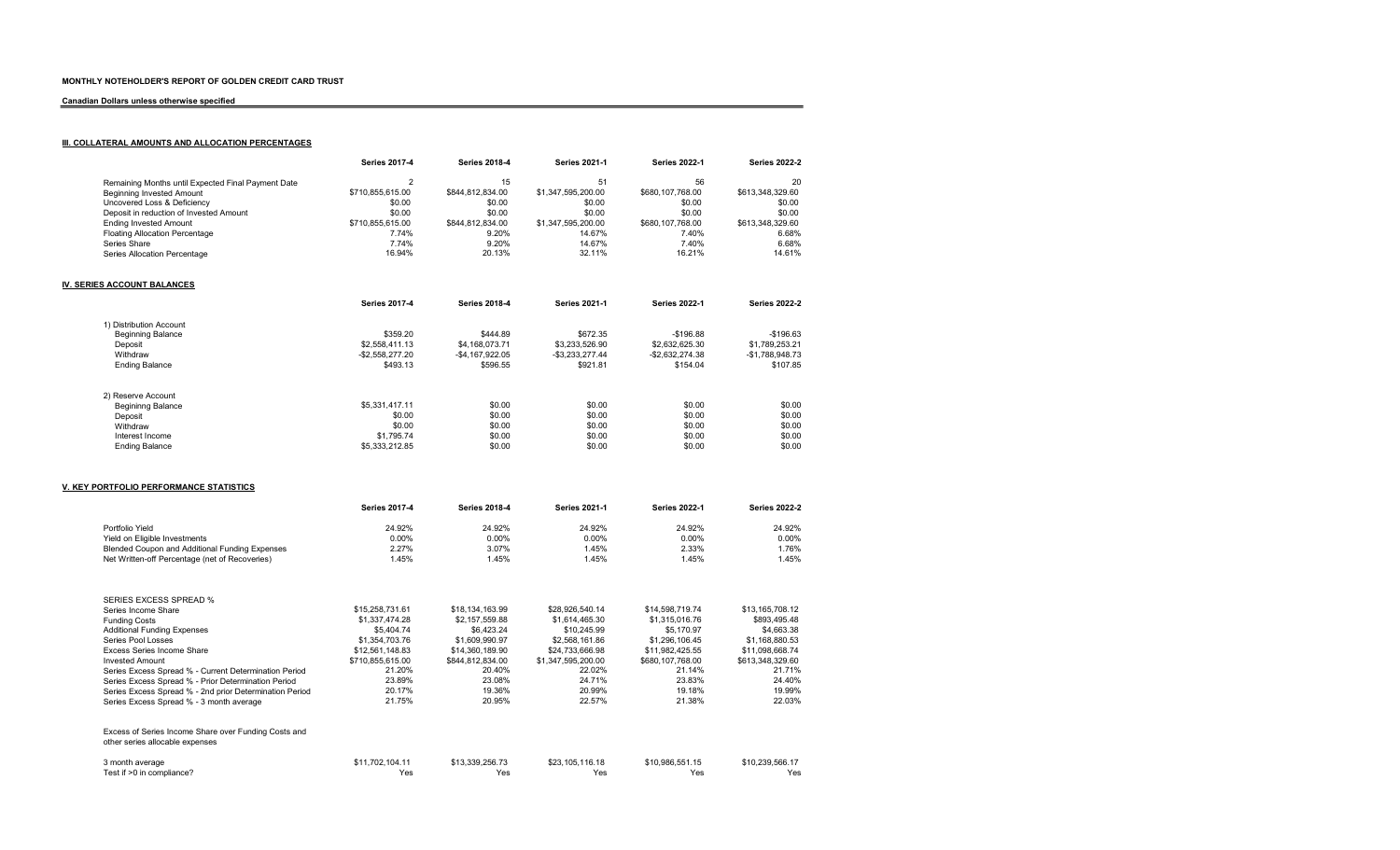# Canadian Dollars unless otherwise specified

# VI. POOL BALANCE, COLLECTIONS, & RETAINED INTEREST

| <b>POOL BALANCE ROLLFORWARD:</b>  |                                                                                   |                          |                        |                    |               |                    |           |
|-----------------------------------|-----------------------------------------------------------------------------------|--------------------------|------------------------|--------------------|---------------|--------------------|-----------|
| (1)                               | <b>Beginning Pool Balance</b>                                                     |                          |                        |                    |               | \$9,184,452,828.12 | 8,829,638 |
| (2)                               | Principal Receivables billed                                                      |                          |                        |                    |               | \$6,264,751,604.93 |           |
| (3)                               | Miscellaneous debits & debit adjustments                                          |                          |                        |                    |               | \$9,816,982.01     |           |
| (4)                               | Principal Receivables balance in added Accounts at beginning of Determination Day |                          |                        |                    |               | \$0.00             |           |
| (5)                               | Principal Receivables balance of Removed Accounts                                 |                          |                        |                    |               | \$0.00             |           |
| (6)                               | Total payments of Principal Receivables (net of Recoveries)                       |                          |                        |                    |               | \$5,832,467,449.51 |           |
| (7)                               | Written-off Amounts in respect of Principal (i.e. charge-offs)                    |                          |                        |                    |               | \$17,503,150.43    |           |
| (8)                               | Miscellaneous credits & credit adjustments                                        |                          |                        |                    |               | \$204,769,221.24   |           |
| $(1)+(2)+(3)+(4)-(5)-(6)-(7)-(8)$ | <b>Ending Pool Balance</b>                                                        |                          |                        |                    |               | \$9,404,281,593.88 | 8,850,244 |
| <b>COLLECTIONS:</b>               |                                                                                   |                          |                        |                    |               |                    |           |
| (1)                               | Recoveries                                                                        |                          |                        |                    |               | \$6,440,464.62     |           |
| (2)                               | <b>Collections of Principal Receivables</b>                                       |                          |                        |                    |               | \$5,832,467,449.51 |           |
| (3)                               | Collections of Finance Charge Receivables (net of Recoveries)                     |                          |                        |                    |               | \$190,706,604.06   |           |
| $(1)+(2)+(3)$                     | <b>Total Collections</b>                                                          |                          |                        |                    |               | \$6,029,614,518.19 |           |
|                                   | Monthly Payment Rate current Determination Period                                 |                          |                        |                    |               | 65.65%             |           |
|                                   | (Total Collections net of Recoveries as % of Beginning Pool Balance)              |                          |                        |                    |               |                    |           |
|                                   | Monthly Payment Rate prior Determination Period                                   |                          |                        |                    |               | 70.25%             |           |
|                                   | Monthly Payment Rate second prior Determination Period                            |                          |                        |                    |               | 57.15%             |           |
|                                   | Average latest three Determination Periods                                        |                          |                        |                    |               | 64.35%             |           |
|                                   | Test: Average Payment Rate > or = 10.00%                                          |                          |                        |                    |               |                    |           |
|                                   | In compliance? (Yes/No)                                                           |                          |                        |                    |               | Yes                |           |
|                                   | If No, then Amortization Event                                                    |                          |                        |                    |               |                    |           |
|                                   |                                                                                   |                          |                        |                    |               |                    |           |
|                                   | Portfolio Yield current Determination Period                                      |                          |                        |                    |               | 24.92%             |           |
|                                   | (Finance Charge Collections net of Recoveries as % of Beginning Pool Balance)     |                          |                        |                    |               |                    |           |
|                                   | Portfolio Yield prior Determination Period                                        |                          |                        |                    |               | 27.53%             |           |
|                                   | Portfolio Yield second prior Determination Period                                 |                          |                        |                    |               | 23.73%             |           |
|                                   | Average latest three Determination Periods                                        |                          |                        |                    |               | 25.39%             |           |
| <b>DELINQUENCIES:</b>             |                                                                                   | <b>Total Receivables</b> | % of Total Receivables | Number of Accounts | % of Accounts |                    |           |
|                                   |                                                                                   |                          |                        |                    |               |                    |           |

Number of Accounts

| 31-60 days delinguent   | \$57,316,303  | 0.61% | 7,785  | 0.09% |
|-------------------------|---------------|-------|--------|-------|
| 61-90 days delinguent   | \$38,660,690  | 0.41% | 4,073  | 0.05% |
| 91-120 days delinguent  | \$29,779,014  | 0.31% | 2,973  | 0.03% |
| 121-150 days delinquent | \$19,927,080  | 0.21% | 1,975  | 0.02% |
| > 150 days delinguent   | \$14.094.171  | 0.15% | 989    | 0.01% |
| Total                   | \$159,777,258 | 1.69% | 17.795 | 0.20% |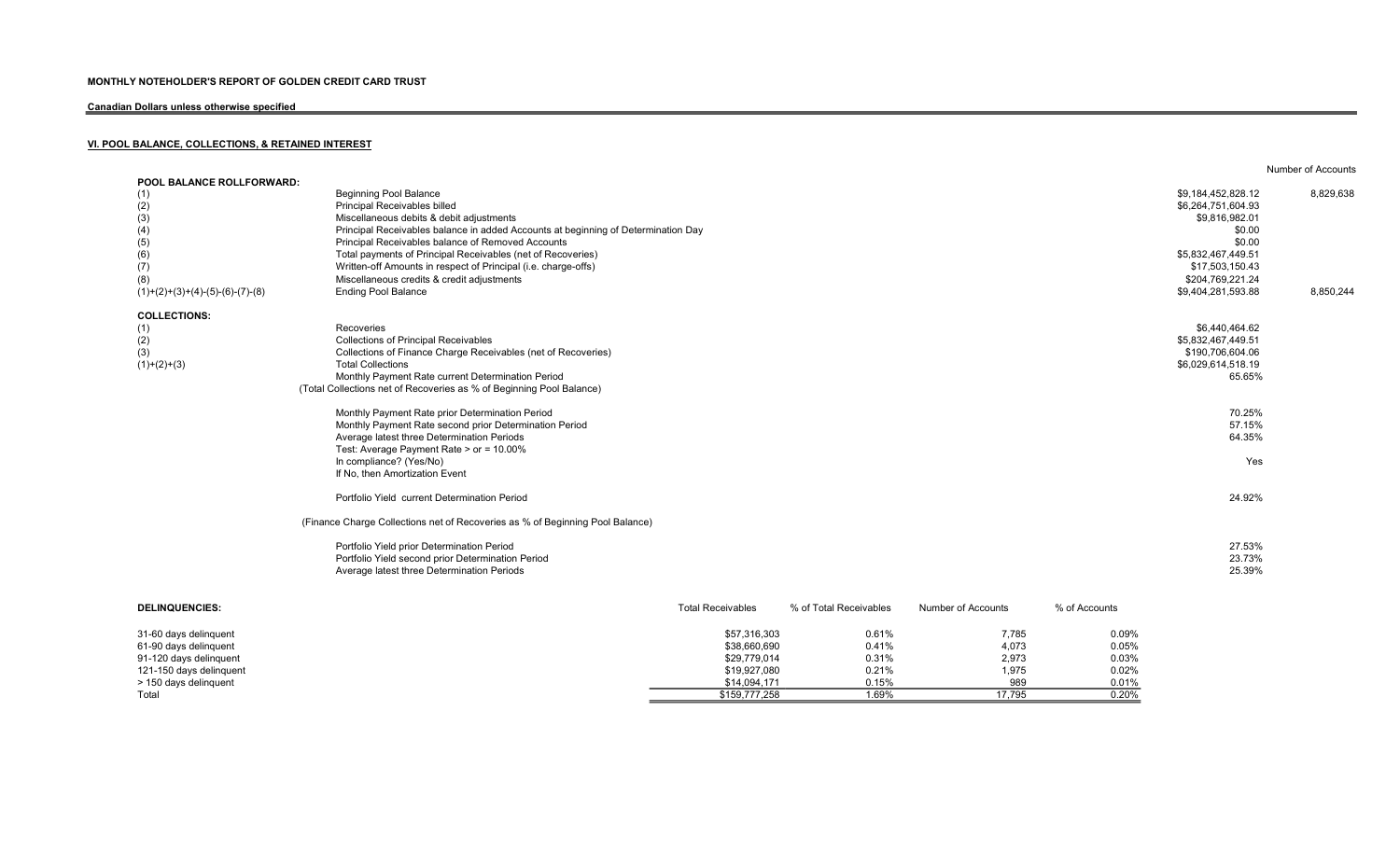# Canadian Dollars unless otherwise specified

| <b>WRITTEN-OFF AMOUNTS:</b><br>Written-off Amounts (i.e. charge-offs)<br>Recoveries<br>Net Written-off Amounts<br>Written-off percentage (annualized)<br>Recovery percentage (annualized)<br>Net Written-off percentage (annualized)<br>Number of Written-off Accounts |                                                                                                                                                                                              |         | \$17,503,150.43<br>\$6,440,464.62<br>\$11,062,685.81<br>2.29%<br>0.84%<br>1.45%<br>1,267 |
|------------------------------------------------------------------------------------------------------------------------------------------------------------------------------------------------------------------------------------------------------------------------|----------------------------------------------------------------------------------------------------------------------------------------------------------------------------------------------|---------|------------------------------------------------------------------------------------------|
| <b>RETAINED INTEREST:</b>                                                                                                                                                                                                                                              |                                                                                                                                                                                              |         |                                                                                          |
| (1)<br>(2)<br>$(1)$ x $(2)$ = $(3)$<br>(4)<br>$(4)/(1)=(5)$                                                                                                                                                                                                            | <b>Total Invested Amount</b><br>Required Pool Percentage<br><b>Required Pool Balance</b><br>Pool Percentage<br>Test: Ending Pool Balance >= Required Pool Balance<br>In compliance? (Yes/No) |         | \$4,196,719,746.60<br>107%<br>\$4,490,490,128.86<br>\$9,404,281,593.88<br>224%<br>Yes    |
| (1)                                                                                                                                                                                                                                                                    | Pool Balance                                                                                                                                                                                 | 100.00% | \$9,404,281,593.88                                                                       |
| (2)                                                                                                                                                                                                                                                                    | <b>Total Invested Amount</b>                                                                                                                                                                 | 44.63%  | \$4,196,719,746.60                                                                       |
| $(1)-(2)$                                                                                                                                                                                                                                                              | <b>Retained Interest</b>                                                                                                                                                                     | 55.37%  | \$5,207,561,847.28                                                                       |
| <b>CREDIT RISK RETENTION (REGULATION RR):</b><br>(1)<br>(2)<br>$(1)/(2)=(3)$                                                                                                                                                                                           | <b>Retained Interest</b><br>Aggregate Principal Amount of Notes (CAD Equivalent)<br>Seller's Interest Percentage                                                                             |         | \$5,207,561,847.28<br>\$4,196,719,746.60<br>124.09%                                      |

REPURCHASE DEMAND ACTIVITY (Rule 15Ga-1): No Activity to Report

Most Recent Form ABS - 15G Filed by: Royal Bank of Canada CIK#: 0001000275 Filing Date: February 11, 2022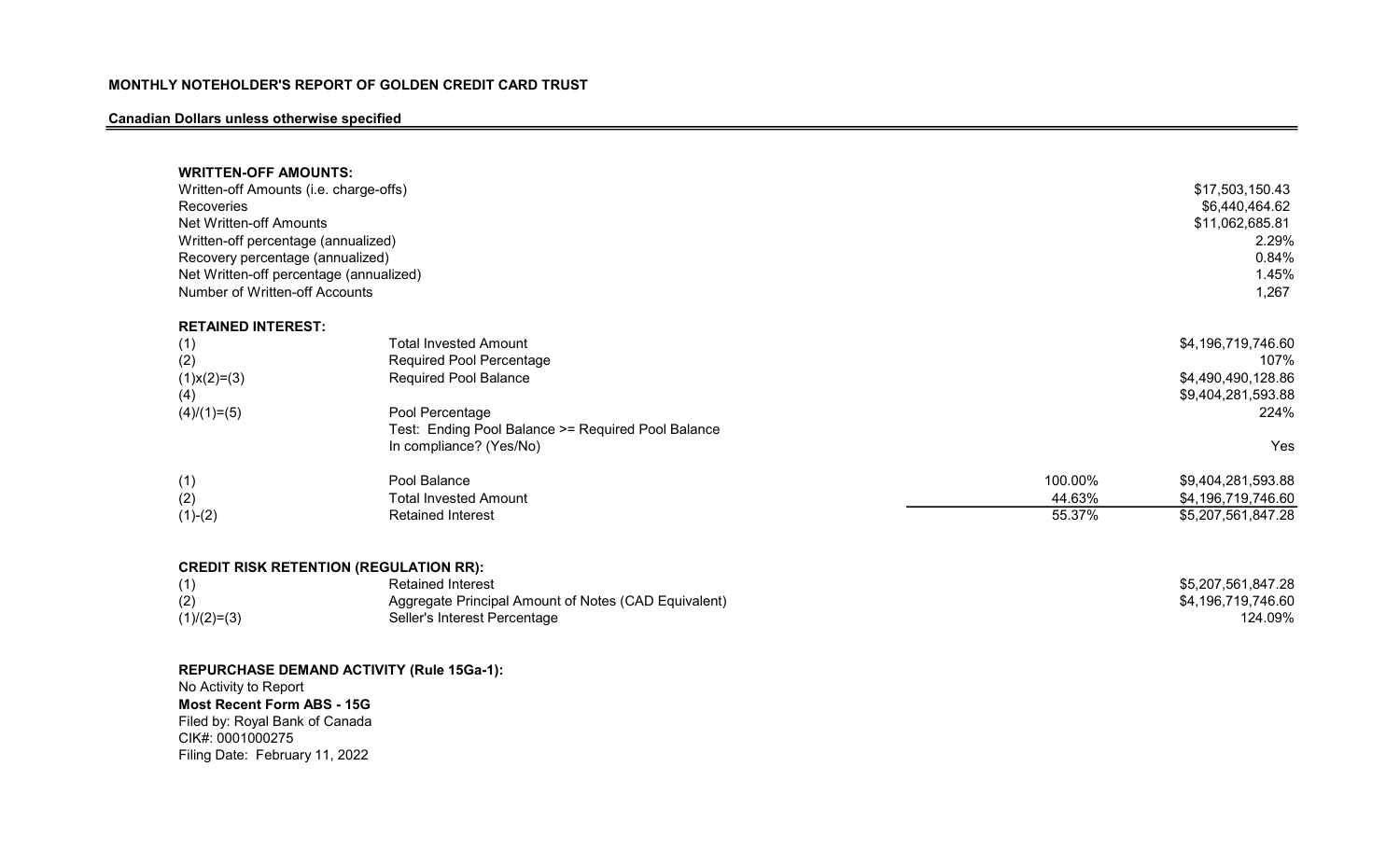# Canadian Dollars unless otherwise specified

# **VII. ALLOCATION OF FINANCE CHARGE COLLECTIONS**

|                                                      | <b>Series 2017-4</b> | <b>Series 2018-4</b> | <b>Series 2021-1</b> | <b>Series 2022-1</b> | <b>Series 2022-2</b> |
|------------------------------------------------------|----------------------|----------------------|----------------------|----------------------|----------------------|
| Series Income Share (1)                              | \$15,258,731.61      | \$18,134,163.99      | \$28,926,540.14      | \$14,598,719.74      | \$13,165,708.12      |
| Maximum Series Entitlement (2)                       | \$1,342,879.02       | \$2,163,983.12       | \$1,624,711.29       | \$1,320,187.73       | \$898,158.86         |
| Series Ownership Entitlement (3) = lesser (1) or (2) | \$1,342,879.02       | \$2,163,983.12       | \$1,624,711.29       | \$1,320,187.73       | \$898,158.86         |
| Amount Deposited to Series Distribution Account      | \$1,342,879.02       | \$2,163,983.12       | \$1,624,711.29       | \$1,320,187.73       | \$898,158.86         |
| Cumulative Entitlement Deficiency = max (2-1, 0)     | \$0.00               | \$0.00               | \$0.00               | \$0.00               | \$0.00               |
| Excess Finance Charge Collection = max (1-2, 0)      | \$13,915,852.59      | \$15,970,180.87      | \$27,301,828.85      | \$13,278,532.01      | \$12,267,549.26      |
| <b>Components of Maximum Series Entitlement</b>      |                      |                      |                      |                      |                      |
| Series Funding Costs:                                |                      |                      |                      |                      |                      |
| Class A                                              | \$1,218,525.00       | \$2,007,662.50       | \$1,482,600.00       | \$1,213,509.17       | \$821,988.00         |
| Class B                                              | \$78,265.20          | \$101,852.75         | \$86,617.76          | \$67,942.20          | \$47,381.64          |
| Class C                                              | \$40,708.33          | \$48,083.93          | \$45,280.47          | \$33,599.84          | \$24,125.84          |
| Less: Income from the Distribution Account           | \$24.25              | \$39.30              | \$32.93              | \$34.45              | \$0.00               |
| Series Additional Funding Expenses                   | \$5.404.74           | \$6,423.24           | \$10,245.99          | \$5.170.97           | \$4,663.38           |
| Maximum Series Entitlement before Deficiency         | \$1,342,879.02       | \$2,163,983.12       | \$1,624,711.29       | \$1,320,187.73       | \$898,158.86         |
| Uncovered prior Cumulative Entitlement Deficiency    | \$0.00               | \$0.00               | \$0.00               | \$0.00               | \$0.00               |
| Maximum Series Entitlement (2)                       | \$1.342.879.02       | \$2,163,983.12       | \$1,624,711.29       | \$1.320.187.73       | \$898,158.86         |
| <b>Excess Finance Charge Collection</b>              | \$13,915,852.59      | \$15,970,180.87      | \$27,301,828.85      | \$13,278,532.01      | \$12,267,549.26      |
| Reserve Account Available Collections                | \$12,561,148.83      | \$14,360,189.90      | \$24,733,666.98      | \$11,982,425.55      | \$11,098,668.74      |
| Deposit to Series Reserve Account                    |                      |                      |                      |                      |                      |
| (a) During Pre-Accumulation Reserve Period           | \$0.00               | \$0.00               | \$0.00               | \$0.00               | \$0.00               |
| (b) Current Excess Spread % < Required               | \$0.00               | \$0.00               | \$0.00               | \$0.00               | \$0.00               |
| Series Excess Finance Charge Receivables Collections |                      |                      |                      |                      |                      |
|                                                      | \$13,915,852.59      | \$15,970,180.87      | \$27,301,828.85      | \$13,278,532.01      | \$12,267,549.26      |
| Series Pre-Accumulation Reserve Start Date           | 03/15/2022           | 04/15/2023           | 04/15/2026           | 09/15/2026           | 09/15/2023           |
| Amount withdrawn from Reserve Account                |                      |                      |                      |                      |                      |
| (a) On current Distribution Day                      | \$0.00               | \$0.00               | \$0.00               | \$0.00               | \$0.00               |
| (b) On all prior Distribution Days                   | \$0.00               | \$0.00               | \$0.00               | \$0.00               | \$0.00               |
| (c) Cumulative amounts withdrawn $(4) = (a + b)$     | \$0.00               | \$0.00               | \$0.00               | \$0.00               | \$0.00               |
| 2% of Initial Invested Amount (5)                    | \$14,217,112.30      | \$16,896,256.68      | \$26,951,904.00      | \$13,602,155.36      | \$12,266,966.59      |
| Test: $(4) < (5)$ In compliance? (Yes/No)            | Yes                  | Yes                  | Yes                  | Yes                  | Yes                  |
| If No, then Amortization Event                       |                      |                      |                      |                      |                      |